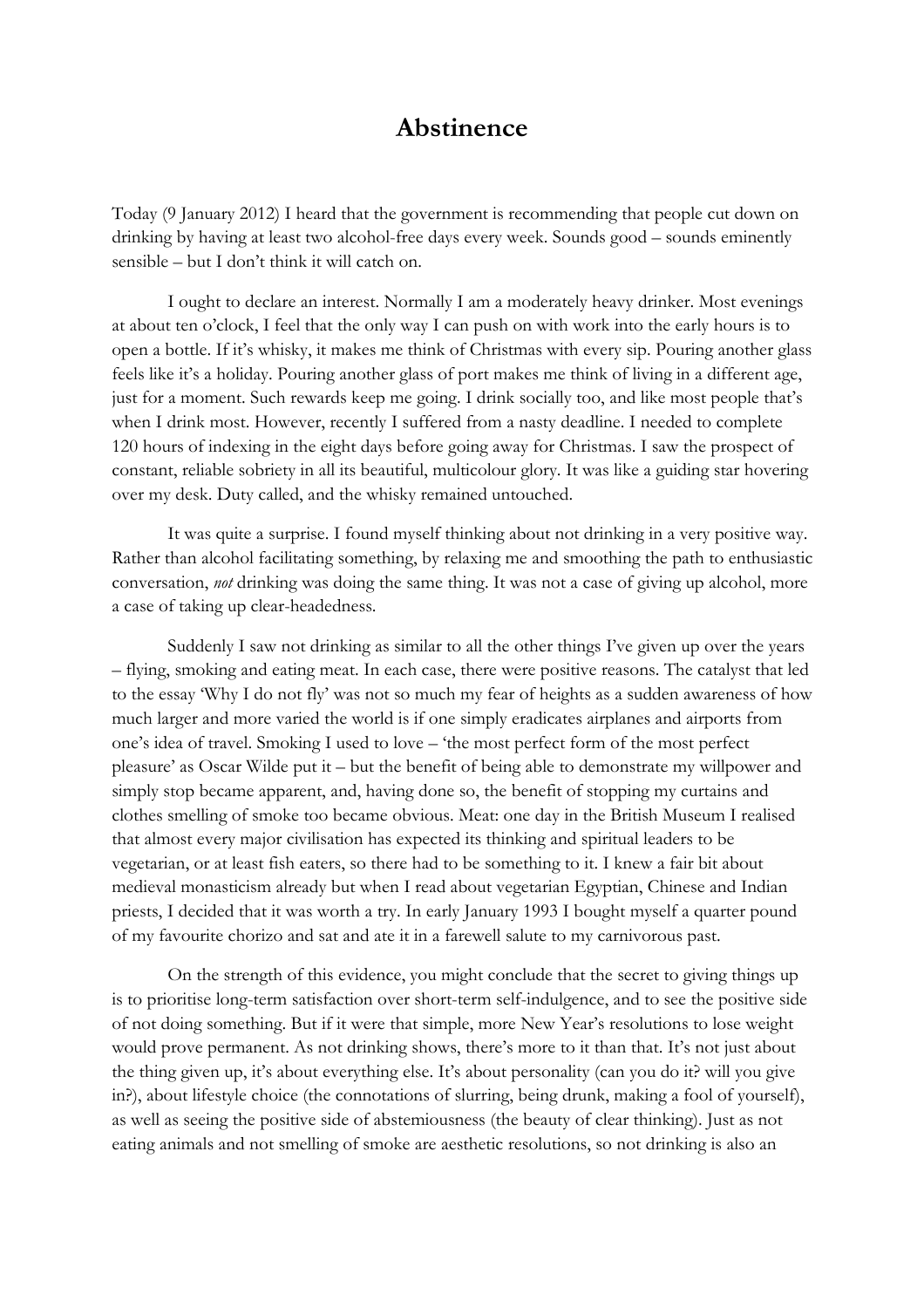aesthetic. In fact it is both an aesthetic *and* a short-term indulgence. I'm drinking a cocktail of sobriety which is having a great effect, and I'm loving it.

One of the rewarding things about not drinking which I had not foreseen is the awareness of flouting conventions. I love the irony that I started drinking to excess at school as a form of rebellion and now, twenty-seven years later, I find not drinking is considered rebellious, or at least unconventional. There is a huge social pressure to drink – friends, family, workplace acquaintances, promised prizes of crates of champagne from supermarkets, nervous occasions when you need a stiff drink – so much so that drinking can hardly be counted a lifestyle choice. You can say the same about TV, cars, internet access and mobile phones – they are such widespread features of modern society that having them is *de rigueur*. The only significant lifestyle choice connected with them is *not* having one. A lifestyle that is full of all the latest gadgets and gizmos is fine – but that is not so much a life-*style* as a life encumbered, covered in the accretions of modern society. It is like an accumulation of attributes, not a collection. Style requires some conscious thought, some design. It is as much about the things you do *not* do – what you resist – as what you do do.

Just as a sculptor creates a fine form by taking away the extraneous stone, so we should sculpt our lifestyles by cutting away some of the extraneous habits, crazes, fads and foibles that are foisted on us. Note: cut away s*ome*, not all – not unless you intend to live like a recluse. In my case, I use the internet daily and drive a car but do not carry a mobile phone. There's a sort of tyranny about continual connectedness that I find reminiscent of George Orwell's *1984*. I can recall watching an audience coming out of a London theatre and all turning on their mobile phones immediately to see if they had missed any calls or messages. The desperation was like so many addicts lighting up at once; but the implications were more disturbing. If they *had* to check their calls, for work or some similar reason, then that suggests a degree of control on the part of whoever expects them to be receptive to a phone call at all hours. If they themselves wanted to check their calls there and then, for their own benefit, that indicates a level of dependence as great as smoking and much sadder, for whatever news they were hoping for it couldn't all be good. Perhaps they all had children and were all worried lest the babysitter had a problem, and wanted reassurance. Again, that level of dependence is a little unhealthy. I suspect the attraction is fundamentally like that of gambling *will I have good news or bad?* – and dependence on such unreliable things suggests a hopefulness, and an imploring or pleading. A mortgaging of one's wellbeing. Whether you have to have a mobile phone or not, *not* having one is liberating. Like not having to wear a uniform.

To be a genuine sculpted part of your life, your lifestyle choices have to have some originality. Choosing a ringtone or a certain style of handset is all very well but if that's your idea of lifestyle choice, you're on the bottom rung of the stylistic ladder. Find something better – or at least more interesting, something that no one is trying to sell you. Choices need to have depth, to be rooted in your experience and not simply borrowed from someone else, or adopted for the sake of religion. A Lenten fast is not really a lifestyle choice if you are expected to fast for religious reasons. Like a great poem must be inspired by life and not by another poem if it is to have meaning, lifestyle should not be derivative. It follows that what one gives up should flow from one's life experiences or imagination and not be copied. Not flying, not eating meat, not